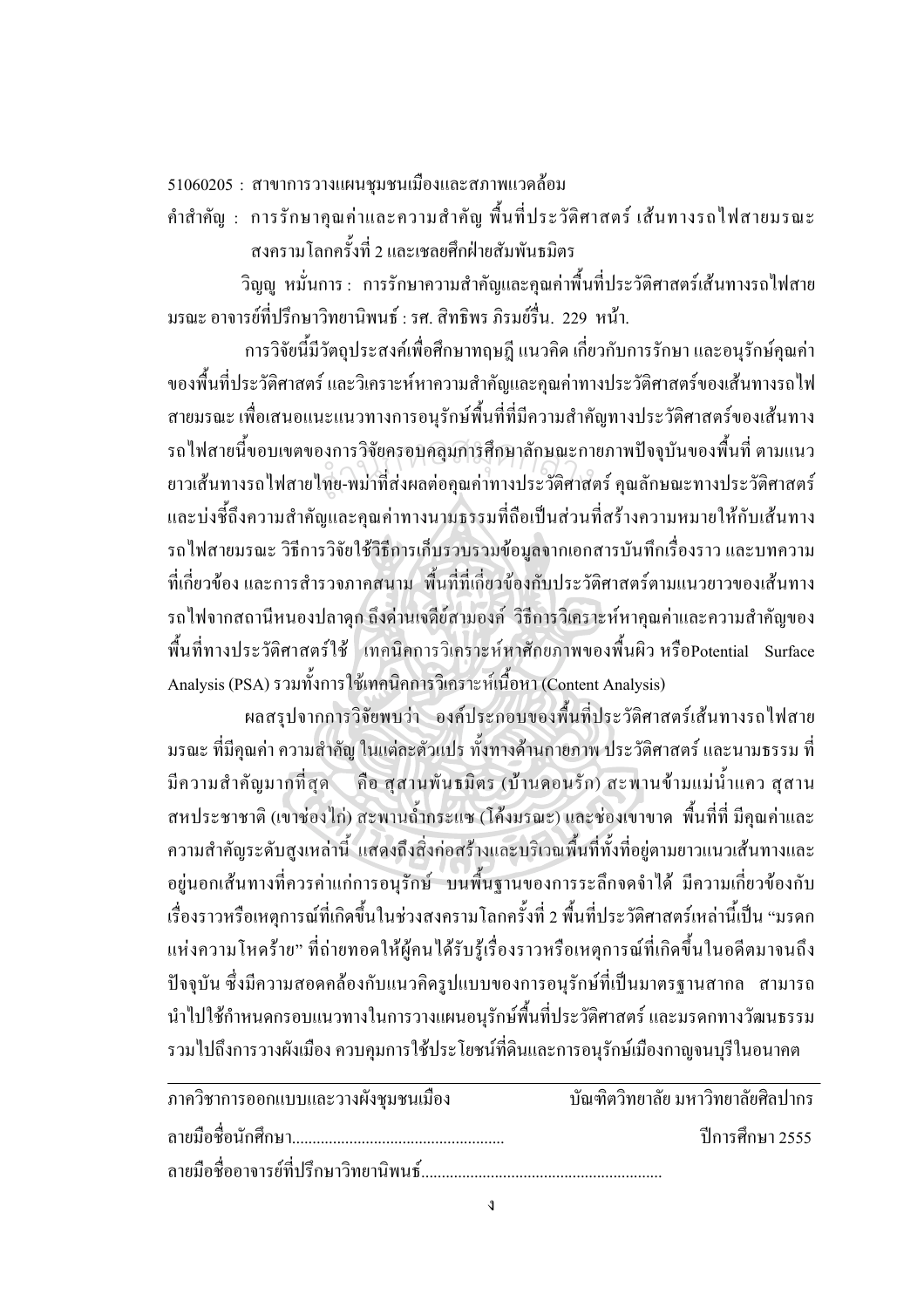## 51060205 : MAJOR: URBAN AND ENVIRONMENTAL PLANNING

## KEY WORD : RETAINING VALUE AND SIGNIFICANCE / HISTORIC AREAS / DEATH

## RAILWAY / WORLD WAR II / THE ALLIED PRISONERS OF WAR

WINYOO MANKARN: RETAINING HISTORIC AREAS' SIGNIFICANCE AND VALUE OF THE DEATH RAILWAY LINE. THESIS ADVISORS: ASSOC. PROF. SITTHIPORN PIROMRUEN. 229 pp.

The purpose of this research is to study the theory and concept of preservation and conservation of valuable historic areas, and to analyze the Death Railway for its historical significances and values so that comprehensive suggestions and guidelines can be made regarding conservation of values so that comprehensive suggestions and guidelines can be made regarding the conservation of such valuable historic railway. The scope of the research covers the characteristic study of the existing terrain along the thai-burma railway which may affect historical and characteristic values, as well as its importance and abstract value. The research method is based on the information collected from the past records, related articles and field surveying of the areas along railway starting from Nong Pra Duk station to Jae Dee Sam Ong Pass. Potential Surface Analysis (PSA) and Content Analysis techniques are utilized in this study.

Based on the results found, components of the areas related to the historic railway can be classified into three importance orders considering three important factors: physical, historical and abstract values. The most important order is order one. This includes The Kanchanaburi War Cemetery (Ban Don Rak), The Bridge of the River Kwai, The United Nations Cemetery (Chong Kai), Krasae Cave (Death or cave Krasae) and Hellfire Pass. Such areas with highly historical value along the railway and in the proximity deserve conservation for memorability of the past event during the WWII, and signify "the Heritage of Horror" to the people of what has happened in the past till today. Moreover, it is in accord with the international standard concept of conservation practice, and can be used to set the concept framework of historical conservation areas, cultural heritages, land-use planning and control as well as the conservation of Kanchanaburi province in the future.

| Department of Urban Design and Planning | Graduate School Silpakorn University |
|-----------------------------------------|--------------------------------------|
|                                         | Academic Year 2012                   |
|                                         |                                      |